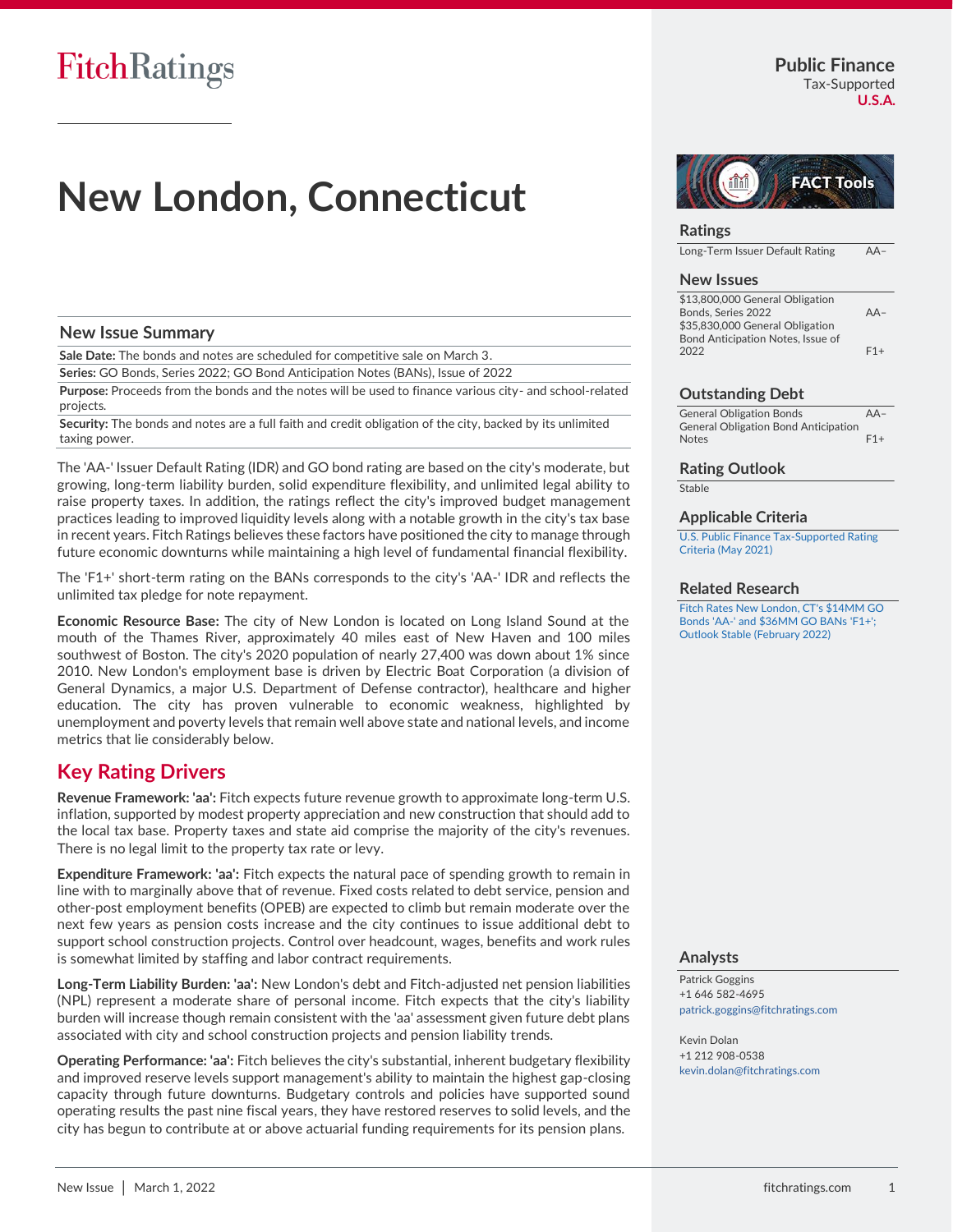# **Rating Sensitivities**

# **Factors that could, individually or collectively, lead to positive rating action/upgrade:**

- An acceleration of New London's economic base, generating sustained growth prospects for revenues at a rate above U.S. inflation.
- Continuation of recent improvements in budget management, including fully meeting actuarially determined pension contribution requirements.

# **Factors that could, individually or collectively, lead to negative rating action/downgrade:**

- A sustained decline in unrestricted general fund balance to notably lower levels that leads to lower financial flexibility.
- Failure of the pipeline of future developments to deliver employment growth, increasing property values and tax base expansion, resulting in revenue growth that trends below U.S. inflation.
- A sustained increase in the city's long-term liability burden above 20% of personal income.

# **Current Developments**

The city ended fiscal 2021 with a slight general fund net operating surplus of about \$426,000 and unrestricted reserves of \$15.6 million (15.6% of spending). Revenue collections were under budget by about 1%, primarily due to the city only receiving a \$126,500 payment in lieu of taxes (PILOT) from the state of Connecticut, instead of a budgeted \$750,000.

The PILOT budgeted was pursuant to a new agreement put in place for the redevelopment of the state pier within the city, and was not fully realized due to project delays. However, expenditures savings primarily associated with vacant positions exceeded revenue underperformance, supporting positive operating results. Due to continued progress on the project, the city anticipates that it will receive the full PILOT amount during fiscal 2022.

Notably, the city also met its goal of funding 100% of its total actuarially required pension contributions during the fiscal year, following a period of contributions below actuarially determined levels. The city now plans to fund additional contributions toward its OPEB trust. If sustained, these improved funding practices should help to limit growth in the city's liabilities and to reduce budgetary pressures related to the city's fixed costs.

The fiscal 2022 adopted general fund budget totaled about \$95.6 million, up about 2% from the prior year's budget. Year-to-date results have been positive, with the city receiving about \$2.6 million in additional PILOT funds above budgeted levels. The city also reports expenditures have been below budget by about \$1.3 million.

New London has been allocated about \$26.2 million in American Rescue Plan Act (ARPA) funding, and the schools are entitled to an additional \$16.6 million also made available through ARPA. The city expects to primarily utilize the funding to address economic impacts from the coronavirus pandemic and to provide support to disproportionally impacted communities within the city. Fitch expects that federal aid funding will be managed in a way that reduces the risk of structural imbalance once ARPA funding expires. Results contrary to this expectation would diminish the city's recently improved financial resilience.

# **Credit Profile**

The city's economy continues to rely on government and defense-related employment but has diversified somewhat over the past two decades with expansion in the service-related sectors. The presence of healthcare and higher education institutions lends some additional stability to the economy. Major employers include Electric Boat Corporation, Lawrence & Memorial Hospital, Connecticut College and the U.S. Coast Guard Academy. The city's location on local waterways additionally serves as an important economic driver due to the presence of two major piers.

|        |                     | Outlook/ |          |
|--------|---------------------|----------|----------|
| Rating | Action              | Watch    | Date     |
| AA-    | Affirmed            | Stable   | 2/25/22  |
| AA-    | Upgraded            | Stable   | 11/01/19 |
| $A+$   | Affirmed            | Positive | 3/04/19  |
| $A +$  | Downgraded Stable   |          | 11/08/13 |
| AA-    | Downgraded Negative |          | 3/21/12  |
| AA     | Revised             | Stable   | 4/30/10  |
| $AA-$  | Assigned            | Stable   | 1/31/03  |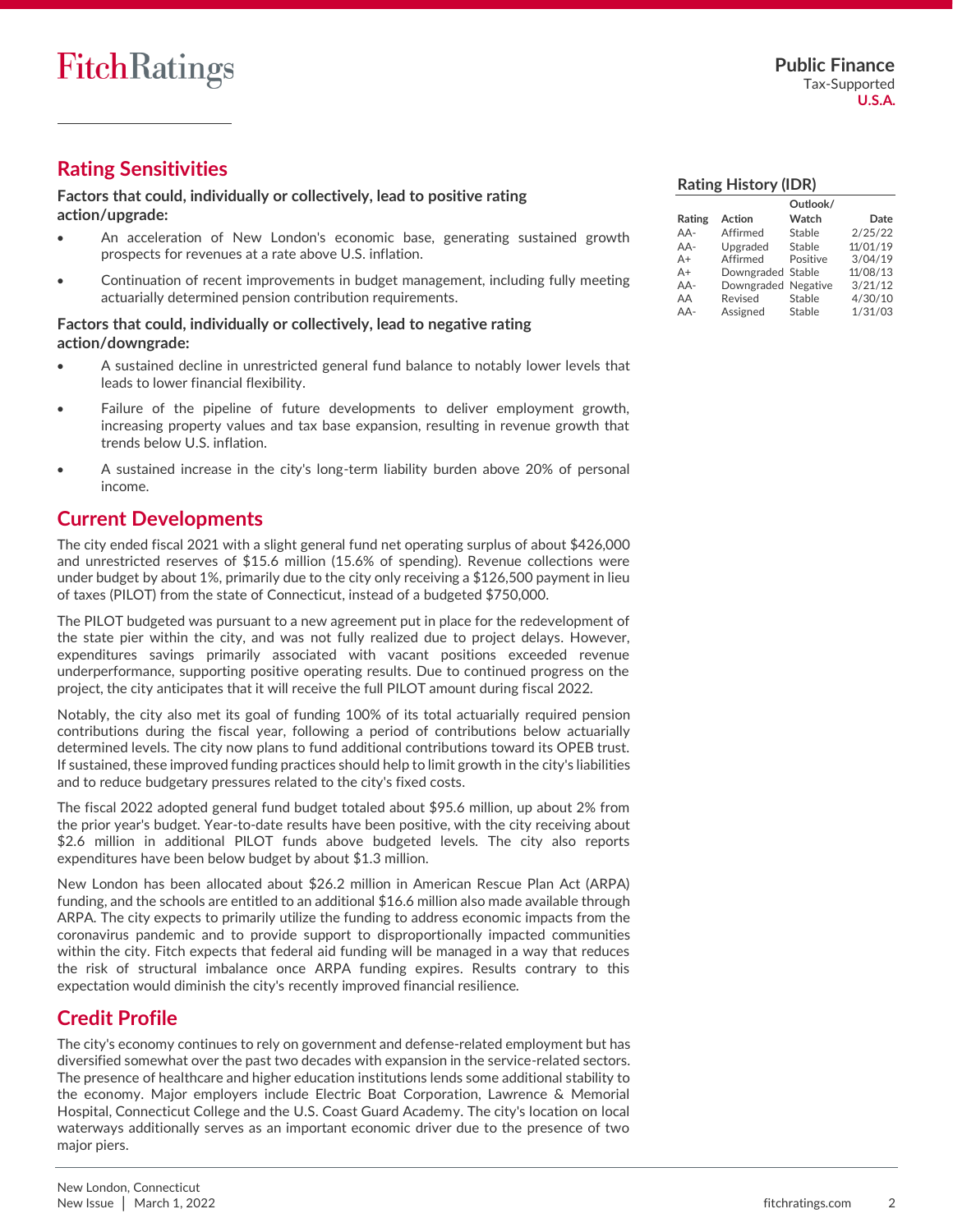# **FitchRatings**

Electric Boat Corporation, which has its research, engineering and development facility in the city and its main shipyard across the river in Groton, is the city's largest taxpayer and employer. Electric Boat's New London-based development facility in the city hosts approximately 3,500 employees. As of 2021, the company had been awarded nearly \$40 billion in contracts to design and construct the next generation of U.S. Navy nuclear submarines. Actual construction of the submarines will take place at Electric Boat facilities in Groton, CT and Newport News, VA.

City management has credited the associated influx of employees at Electric Boat for driving the demand for several new and renovated residential apartment complexes in the city and potential new job growth. Additionally, state-supported investment and construction is underway at the state pier located in the city, which positions the city to be the assembly and staging area for the fabrication of components for proposed offshore wind projects in the northeast.

# **Revenue Framework**

Property taxes represented approximately 61% of budgeted fiscal 2022 general fund revenues. State aid is the city's other primary revenue source, making up about 33% of budgeted revenues.

Fitch expects the city's natural revenue growth to be generally in line with Fitch's long-term inflation expectation, absent policy action. This assumption reflects a combination of modest property appreciation and new development.

The city's most recent tax base revaluation, performed in October 2018 and effective for fiscal 2020, resulted in an approximate 9% increase in taxable values. The next revaluation will occur in October 2023. The city's grand list is revalued every five years with interim changes for property improvements, new additions and tax appeals (but not for property sales). New London's five-year tax base growth through fiscal 2022 has averaged about 3% annually; however, the city's tax base values are still below levels from a decade prior.

The city maintains an unlimited legal taxing authority over residential and commercial property.

# **Expenditure Framework**

The city's general fund expenditures are primarily driven by educational costs, which represented over half of fiscal 2022 budgeted spending. Public safety represents the city's second-largest expenditure item.

Fitch expects the natural pace of spending growth to match or marginally exceed revenue growth based on moderate, future increases in salary costs, and future increases in debt service and pension contributions.

Fixed carrying costs for debt service, OPEB and required pension contributions represented a low 8% of total fiscal 2021 governmental fund spending. The largest component of carrying costs is debt service, and Fitch expects overall carrying costs to increase to a more moderate level given management's future debt plans and increasing pension costs.

Fitch views the city's expenditure flexibility as solid despite being somewhat limited by staffing and labor contract requirements. Management has the ability to reduce staff at any time, if necessary, with the exception of firefighters who are subject to minimum required staffing requirements. Union contracts are subject to arbitration. A decision may be rejected by a twothirds vote by the city's legislative body, but a new arbitration panel would then be appointed by the state. Subsequent decisions are binding but are required to take into consideration the financial capability of the employer.

# **Long-Term Liability Burden**

New London's long-term liability burden associated with overall net debt and Fitch-adjusted NPLs is moderate at 18% of residents' estimated personal income (including this issuance). This is up from a few years ago due to the new borrowings. Direct debt comprises about 68% of the long-term liability burden. Considering the pace of principal amortization and potential for growth in the resource base, the liability metric is expected to remain below 20% of personal income, the top of the metric range for the current assessment. Liability level growth beyond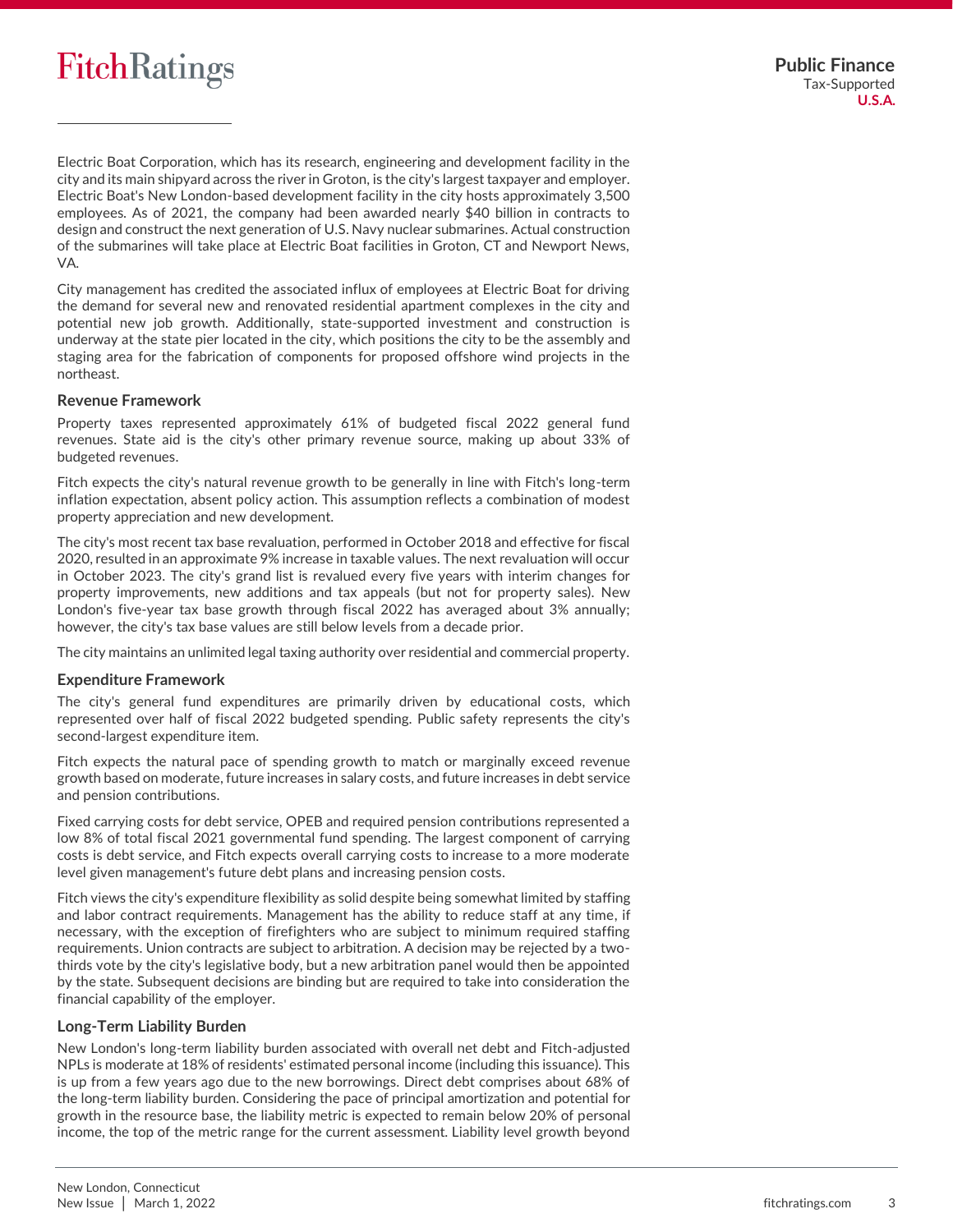# **FitchRatings**

this expectation could result in a downward change in the city's long-term liability burden assessment.

New London administers two single-employer pension plans (contributory and noncontributory), which cover the majority of its employees, aside from certified teachers and certain public safety and public works employees. The city had historically funded less than the actuarially required amount for its contributory plan, resulting in a growing NPL. However, the city recently began making the full, required contribution and expects to continue this practice. The non-contributory plan has long been closed to new employees and has traditionally been funded on a pay-as-you-go basis and has a modest NPL. Public safety and public works employees participate in the Connecticut Municipal Employee's Retirement System, a cost-sharing, multiple-employer plan.

The city's total Fitch-adjusted NPL for all plans totaled roughly \$62 million (roughly 6% of personal income), with an assets-to-liabilities ratio of 66% when the liabilities are adjusted to reflect Fitch's standard 6% discount rate assumption. Certified teachers participate in the State of Connecticut Teachers' Retirement Fund, for which the state is liable.

The city had a net unfunded OPEB liability of approximately \$26 million as of June 30, 2021, representing roughly 2% of personal income.

# **Operating Performance**

Fitch believes the city's improved budget management practices and increased reserve levels have improved its ability to withstand economic downturns. The city faced significant financial pressures during the Great Recession and experienced large general fund deficits, which significantly reduced its reserve levels and financial flexibility. In subsequent years, management has stabilized the city's financial performance through a combination of spending cuts and tax rate increases, and has since built reserves to above pre-recession levels.

The city's administration has demonstrated a commitment to improving financial flexibility and maintaining sound budgetary management. The city restored reserve levels through moreconservative budget assumptions and implemented a new minimum reserve policy to increase fund balance by 1% annually until the unrestricted fund balance reaches a minimum requirement of 16.67% of budgeted expenditures. The city's recent improvements in fully actuarially funding its pension liabilities, coupled with ongoing prudent revenue forecasting, should help to further strengthen the city's overall budget management, if maintained.

# **ESG Considerations**

Unless otherwise disclosed in this section, the highest level of ESG credit relevance is a score of '3'. This means ESG issues are credit-neutral or have only a minimal credit impact on the entity, either due to their nature or the way in which they are being managed by the entity. For more information on Fitch's ESG Relevance Scores, visit [www.fitchratings.com/esg.](http://www.fitchratings.com/esg)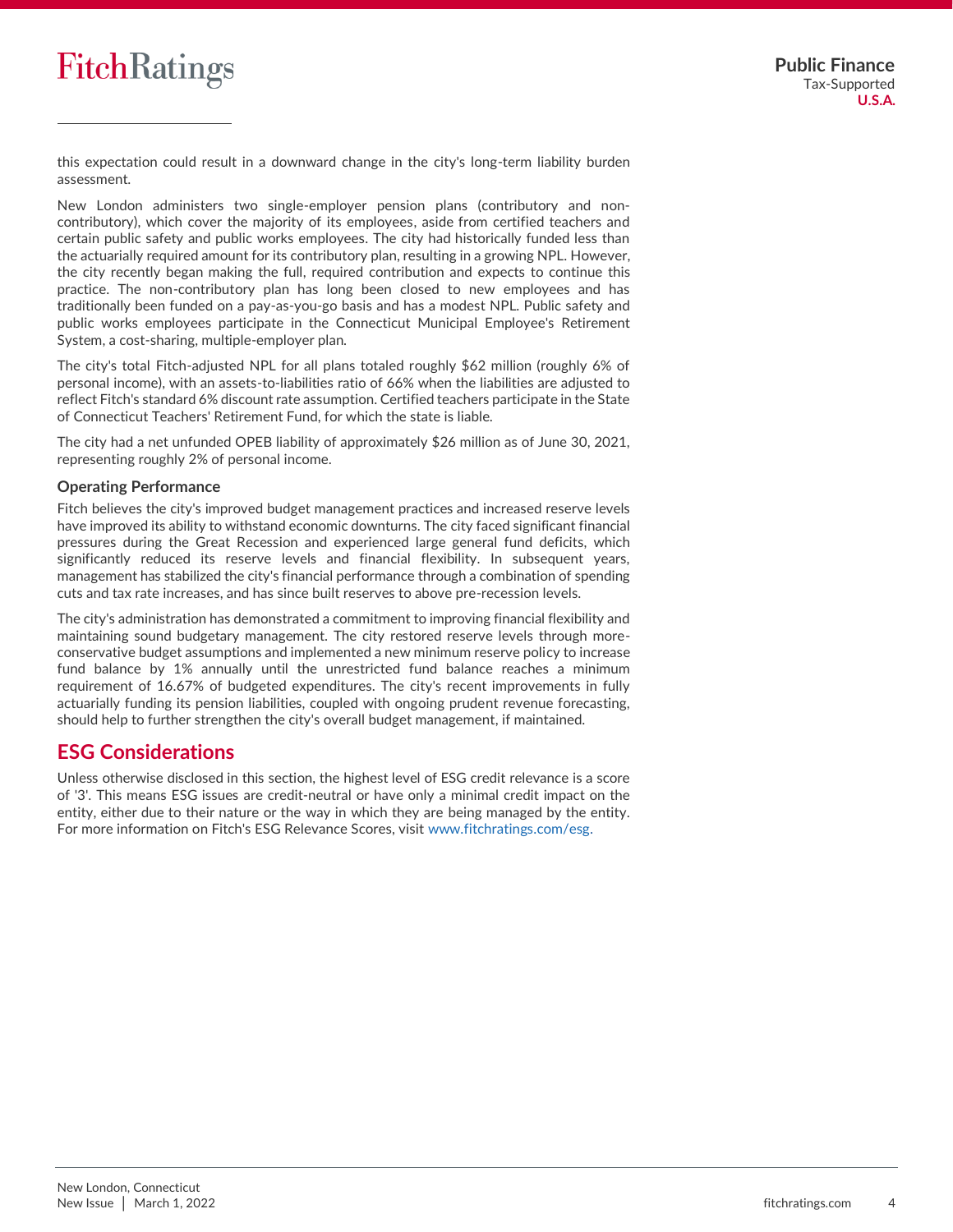

# **New London (CT)**

**Scenario Analysis**

Ver 48



#### **Analyst Interpretation of Scenario Results**

Fitch believes the city's improved budget management practices and increased reserve levels have improved its ability to withstand economic downturns. The city faced significant financial pressures during the Great Recession and experienced large general fund deficits, which significantly reduced its reserve levels and financial flexibility. In subsequent years, management has stabilized the city's financial performance through a combination of spending cuts and tax rate increases, and has since built reserves to above pre-recession levels.

| 0%<br>2015<br>2016<br>2018<br>2019<br>2020<br>2017<br>2021<br>Year 1<br>Available Fund Balance<br>$\longrightarrow$ bbb $\longrightarrow$ a $\longrightarrow$ aa $\longrightarrow$ aaa | Year 3<br>Year 2 |        |                     |           |                   |        |
|----------------------------------------------------------------------------------------------------------------------------------------------------------------------------------------|------------------|--------|---------------------|-----------|-------------------|--------|
| Scenario Parameters:                                                                                                                                                                   |                  |        |                     | Year 1    | Year <sub>2</sub> | Year 3 |
| GDP Assumption (% Change)                                                                                                                                                              |                  |        |                     | $(1.0\%)$ | 0.5%              | 2.0%   |
| Expenditure Assumption (% Change)                                                                                                                                                      |                  |        |                     | 2.0%      | 2.0%              | 2.0%   |
| Revenue Output (% Change)                                                                                                                                                              | Min Y1 Stress:   | $-1\%$ | Case Used: Moderate | (1.6%)    | 0.4%              | 2.5%   |
| Inherent Budget Flexibility                                                                                                                                                            |                  |        |                     |           | Superior          |        |
|                                                                                                                                                                                        |                  |        |                     |           |                   |        |

| Scenario Parameters:                                             |                |                                    |         |                        |            |          |          | Year 1      | Year 2            | Year 3          |
|------------------------------------------------------------------|----------------|------------------------------------|---------|------------------------|------------|----------|----------|-------------|-------------------|-----------------|
| GDP Assumption (% Change)                                        |                |                                    |         |                        |            |          |          | $(1.0\%)$   | 0.5%              | 2.0%            |
| Expenditure Assumption (% Change)                                |                |                                    |         |                        |            |          |          | 2.0%        | 2.0%              | 2.0%            |
| Revenue Output (% Change)                                        |                | Min Y1 Stress:                     | $-1%$   |                        | Case Used: | Moderate |          | (1.6%)      | 0.4%              | 2.5%            |
| <b>Inherent Budget Flexibility</b>                               |                |                                    |         |                        |            |          |          |             | Superior          |                 |
| <b>Revenues, Expenditures, and Fund Balance</b>                  | <b>Actuals</b> |                                    |         | <b>Scenario Output</b> |            |          |          |             |                   |                 |
|                                                                  | 2015           | 2016                               | 2017    | 2018                   | 2019       | 2020     | 2021     | Year 1      | Year <sub>2</sub> | Year 3          |
| <b>Total Revenues</b>                                            | 88,987         | 91,139                             | 98,850  | 101.800                | 101.304    | 102,380  | 100,018  | 98.422      | 98,853            | 101,295         |
| % Change in Revenues                                             |                | 2.4%                               | 8.5%    | 3.0%                   | (0.5%)     | 1.1%     | (2.3%)   | $(1.6\%)$   | 0.4%              | 2.5%            |
| <b>Total Expenditures</b>                                        | 82,548         | 85,615                             | 89,498  | 90,378                 | 90,706     | 91,745   | 92,197   | 94,041      | 95,922            | 97,840          |
| % Change in Expenditures                                         |                | 3.7%                               | 4.5%    | 1.0%                   | 0.4%       | 1.1%     | 0.5%     | 2.0%        | 2.0%              | 2.0%            |
| <b>Transfers In and Other Sources</b>                            | 1,150          | $\overline{\phantom{a}}$           | 25      | $\sim$                 | 268        | 658      | 101      | 100         | 100               | 103             |
| <b>Transfers Out and Other Uses</b>                              | 5,663          | 5,018                              | 5,911   | 6,817                  | 8,608      | 10,597   | 7,496    | 7,646       | 7,799             | 7,955           |
| <b>Net Transfers</b>                                             | (4,513)        | (5,018)                            | (5,886) | (6, 817)               | (8, 340)   | (9,939)  | (7, 395) | (7, 546)    | (7,699)           | (7, 852)        |
| Bond Proceeds and Other One-Time Uses                            |                |                                    |         |                        |            |          |          |             |                   |                 |
| Net Operating Surplus/(Deficit) After Transfers                  | 1,926          | 505                                | 3,466   | 4,605                  | 2,258      | 696      | 426      | (3, 165)    | (4,768)           | (4, 397)        |
| Net Operating Surplus/(Deficit) (% of Expend. and Transfers Out) | 2.2%           | 0.6%                               | 3.6%    | 4.7%                   | 2.3%       | 0.7%     | 0.4%     | $(3.1\%)$   | (4.6%)            | (4.2%)          |
| Unrestricted/Unreserved Fund Balance (General Fund)              | 4,245          | 4,750                              | 8,216   | 12,822                 | 15,080     | 15,776   | 15,564   | 12,398      | 7,630             | 3,233           |
| Other Available Funds (GF + Non-GF)                              |                |                                    |         |                        |            |          |          |             |                   |                 |
| Combined Available Funds Balance (GF + Other Available Funds)    | 4,245          | 4,750                              | 8,216   | 12,822                 | 15,080     | 15,776   | 15,564   | 12,398      | 7,630             | 3,233           |
| Combined Available Fund Bal. (% of Expend. and Transfers Out)    | 4.8%           | 5.2%                               | 8.6%    | 13.2%                  | 15.2%      | 15.4%    | 15.6%    | 12.2%       | 7.4%              | 3.1%            |
| <b>Reserve Safety Margins</b>                                    |                | <b>Inherent Budget Flexibility</b> |         |                        |            |          |          |             |                   |                 |
| Moderate                                                         |                | <b>Minimal</b>                     |         | Limited                |            | Midrange |          | <b>High</b> |                   | <b>Superior</b> |
| Reserve Safety Margin (aaa)                                      |                | 25.5%                              |         | 12.8%                  |            | 8.0%     |          | 4.8%        |                   | 3.2%            |
| Reserve Safety Margin (aa)                                       |                | 19.1%                              |         | 9.6%                   |            | 6.4%     |          | 4.0%        |                   | 2.4%            |
| Reserve Safety Margin (a)                                        |                | 12.8%                              |         | 6.4%                   |            | 4.0%     |          | 2.4%        |                   | 2.0%            |
| Reserve Safety Margin (bbb)                                      |                | 4.8%                               |         | 3.2%                   |            | 2.4%     |          | 2.0%        |                   | 2.0%            |
|                                                                  |                |                                    |         |                        |            |          |          |             |                   |                 |

Notes: Scenario analysis represents an unaddressed stress on issuer finances. Fitch's scenario analysis assumes the GDP and expenditure growth sequence shown in the 'Scenario Parameters' section. Inherent budget flexibility is the analyst's assessment of the issuer's ability to deal with fiscal stress through tax and spending policy choices, and determines the multiples used to calculate the reserve safety margin. For further details, please see Fitch's US Tax-Supported Rating Criteria.